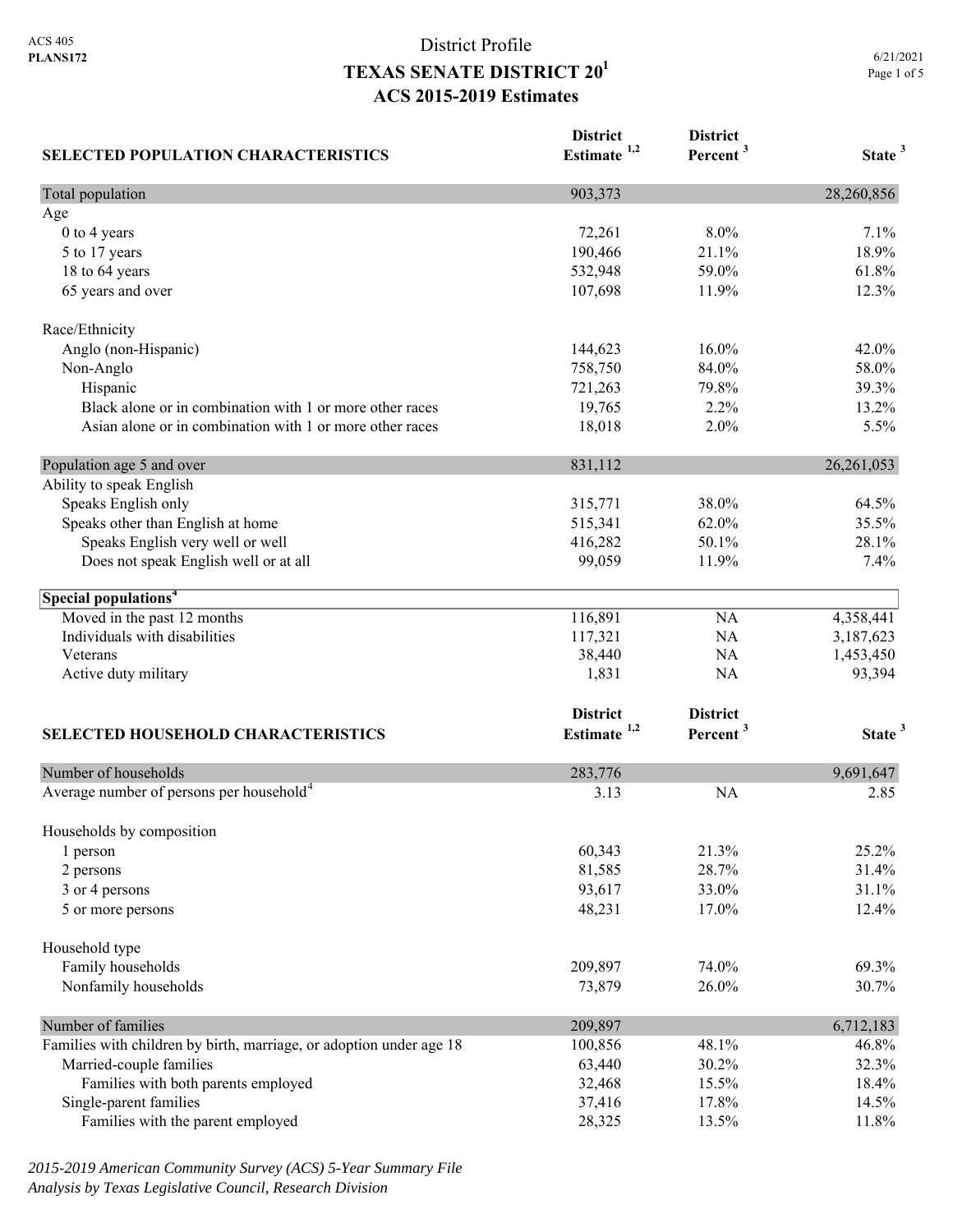## District Profile **TEXAS SENATE DISTRICT 201 ACS 2015-2019 Estimates**

| <b>SELECTED EDUCATION CHARACTERISTICS</b>                                | <b>District</b><br>Estimate $1,2$ | <b>District</b><br>Percent <sup>3</sup> | State <sup>3</sup> |
|--------------------------------------------------------------------------|-----------------------------------|-----------------------------------------|--------------------|
| Population age 3 and over enrolled in school                             | 264,516                           |                                         | 7,681,758          |
| School status                                                            |                                   |                                         |                    |
| In preschool (public and private)                                        | 13,872                            | 5.2%                                    | $6.0\%$            |
| In kindergarten, elementary, middle, or high school (public and private) | 193,786                           | 73.3%                                   | 69.8%              |
| In preschool through 12th grade (public only)                            | 198,701                           | 75.1%                                   | 68.8%              |
| In college, graduate, or professional school                             | 56,858                            | 21.5%                                   | 24.3%              |
| Population age 25 and over                                               | 542,136                           |                                         | 18,131,554         |
| <b>Educational</b> attainment                                            |                                   |                                         |                    |
| Bachelor's degree or higher                                              | 115,448                           | 21.3%                                   | 29.9%              |
| Less than high school graduate                                           | 138,142                           | 25.5%                                   | 16.3%              |
|                                                                          | <b>District</b>                   | <b>District</b>                         |                    |
| <b>SELECTED LABOR CHARACTERISTICS</b>                                    | Estimate $1,2$                    | Percent <sup>3</sup>                    | State <sup>3</sup> |
| Civilian employed population age 16 and over                             | 378,007                           |                                         | 13,253,631         |
| Civilian employment sector                                               |                                   |                                         |                    |
| Private sector                                                           | 280,832                           | 74.3%                                   | 80.1%              |
| Government sector                                                        | 61,727                            | 16.3%                                   | 13.0%              |
| Self-employed                                                            | 34,918                            | 9.2%                                    | 6.7%               |
| Industry for civilian employed population                                |                                   |                                         |                    |
| Agriculture, forestry, fishing, hunting, and mining                      | 12,787                            | 3.4%                                    | 3.0%               |
| Construction                                                             | 35,162                            | 9.3%                                    | 8.6%               |
| Manufacturing                                                            | 20,308                            | 5.4%                                    | 8.5%               |
| Wholesale trade                                                          | 10,082                            | 2.7%                                    | 2.9%               |
| Retail trade                                                             | 46,807                            | 12.4%                                   | 11.4%              |
| Transportation and warehousing and utilities                             | 18,704                            | 4.9%                                    | 5.9%               |
| Information                                                              | 4,034                             | 1.1%                                    | 1.7%               |
| Finance and insurance, and real estate and rental and leasing            | 17,914                            | 4.7%                                    | 6.7%               |
| Professional, scientific, management, administrative, and waste mgmt.    | 32,873                            | 8.7%                                    | 11.5%              |
| Educational services and health care and social assistance               | 99,644                            | 26.4%                                   | 21.6%              |
| Arts, entertainment, recreation, accommodation, and food services        | 38,396                            | 10.2%                                   | 9.2%               |
| Other services, except public administration                             | 21,486                            | 5.7%                                    | 5.2%               |
| Public administration                                                    | 19,810                            | 5.2%                                    | 4.0%               |
| Population age 16 to 64                                                  | 562,893                           |                                         | 18,273,711         |
| Worked at all in the past 12 months                                      | 397,221                           | 70.6%                                   | 75.4%              |
| Worked 50-52 weeks                                                       | 309,737                           | 55.0%                                   | 59.0%              |
| Usually worked 35 or more hours per week                                 | 262,092                           | 46.6%                                   | 52.2%              |

Usually worked less than 35 hours per week 47,645 8.5% 6.8%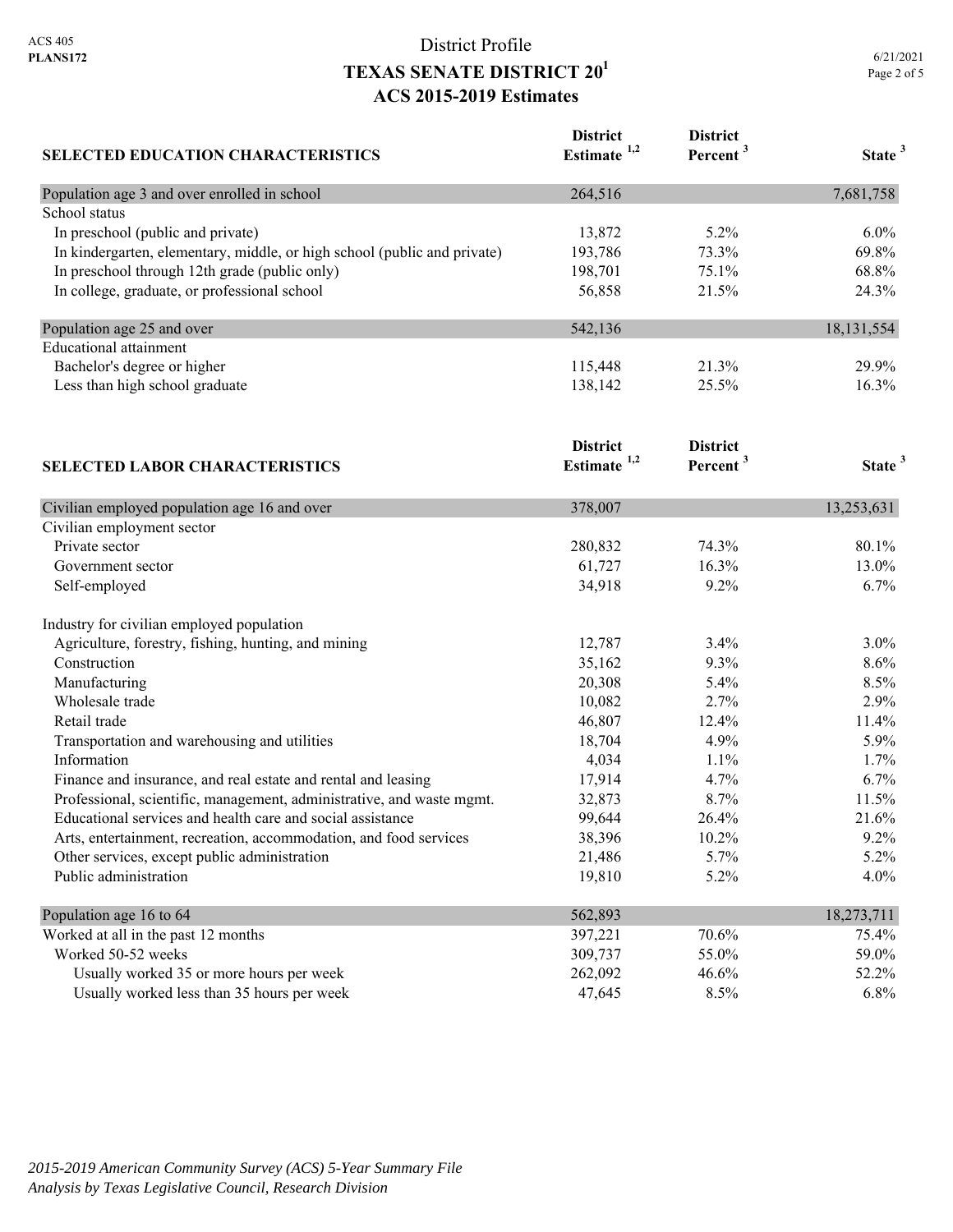# District Profile **TEXAS SENATE DISTRICT 201 ACS 2015-2019 Estimates**

| <b>SELECTED LABOR CHARACTERISTICS (continued)</b>               | <b>District</b><br>Estimate $1,2$ | <b>District</b><br>Percent <sup>3</sup> | State <sup>3</sup> |
|-----------------------------------------------------------------|-----------------------------------|-----------------------------------------|--------------------|
| Workers age 16 and over                                         | 372,385                           |                                         | 13,115,511         |
| Means of transportation to work                                 |                                   |                                         |                    |
| Public transportation                                           | 2,732                             | 0.7%                                    | 1.4%               |
| Private vehicle                                                 | 342,242                           | 91.9%                                   | 90.5%              |
| Walk / bicycle / motorcycle                                     | 6,538                             | 1.8%                                    | 1.9%               |
| Taxi / other means                                              | 7,484                             | 2.0%                                    | 1.2%               |
| Worked at home                                                  | 13,389                            | 3.6%                                    | 5.0%               |
| Travel time to work <sup>5</sup>                                |                                   |                                         |                    |
| Less than 15 minutes                                            | 109,751                           | 29.5%                                   | 23.6%              |
| 15 minutes to 29 minutes                                        | 171,421                           | 46.0%                                   | 34.2%              |
| 30 minutes to 44 minutes                                        | 52,694                            | 14.2%                                   | 20.8%              |
| 45 minutes to 59 minutes                                        | 11,284                            | 3.0%                                    | 8.3%               |
| 60 minutes or more                                              | 13,846                            | 3.7%                                    | 8.1%               |
|                                                                 | <b>District</b>                   | <b>District</b>                         |                    |
| <b>SELECTED INCOME CHARACTERISTICS</b>                          | Estimate <sup>1,2</sup>           | Percent <sup>3</sup>                    | State <sup>3</sup> |
| Persons in poverty <sup>6</sup>                                 | 210,529                           | 23.7%                                   | 14.7%              |
| Per capita income <sup>4</sup>                                  | \$22,240                          | NA                                      | \$31,277           |
| Number of households                                            | 283,776                           |                                         | 9,691,647          |
| Annual household income                                         |                                   |                                         |                    |
| Less than \$10,000                                              | 25,314                            | 8.9%                                    | 6.1%               |
| \$10,000 to \$24,999                                            | 53,587                            | 18.9%                                   | 12.9%              |
| \$25,000 to \$49,999                                            | 66,520                            | 23.4%                                   | 21.8%              |
| \$50,000 to \$99,999                                            | 79,302                            | 27.9%                                   | 30.1%              |
| \$100,000 to \$199,999                                          | 48,180                            | 17.0%                                   | 21.7%              |
| \$200,000 and over                                              | 10,873                            | 3.8%                                    | 7.4%               |
| Households with social security income                          | 79,885                            | 28.2%                                   | 25.6%              |
| Households with supplemental security income (SSI)              | 20,593                            | 7.3%                                    | 4.7%               |
| Households with public assistance income'                       | 4,161                             | 1.5%                                    | 1.4%               |
| Households that received food stamps/SNAP in the past 12 months | 61,331                            | 21.6%                                   | 11.8%              |
| Number of families living in poverty                            | 41,790                            |                                         | 759,269            |
| With related children under age 18                              | 33,202                            | 79.4%                                   | 77.1%              |
| Married couple families                                         | 12,394                            | 29.7%                                   | 26.2%              |
| Single-parent families                                          | 20,808                            | 49.8%                                   | 50.9%              |
| Female head of household                                        | 18,818                            | 45.0%                                   | 44.4%              |
| Male head of household                                          | 1,990                             | 4.8%                                    | 6.4%               |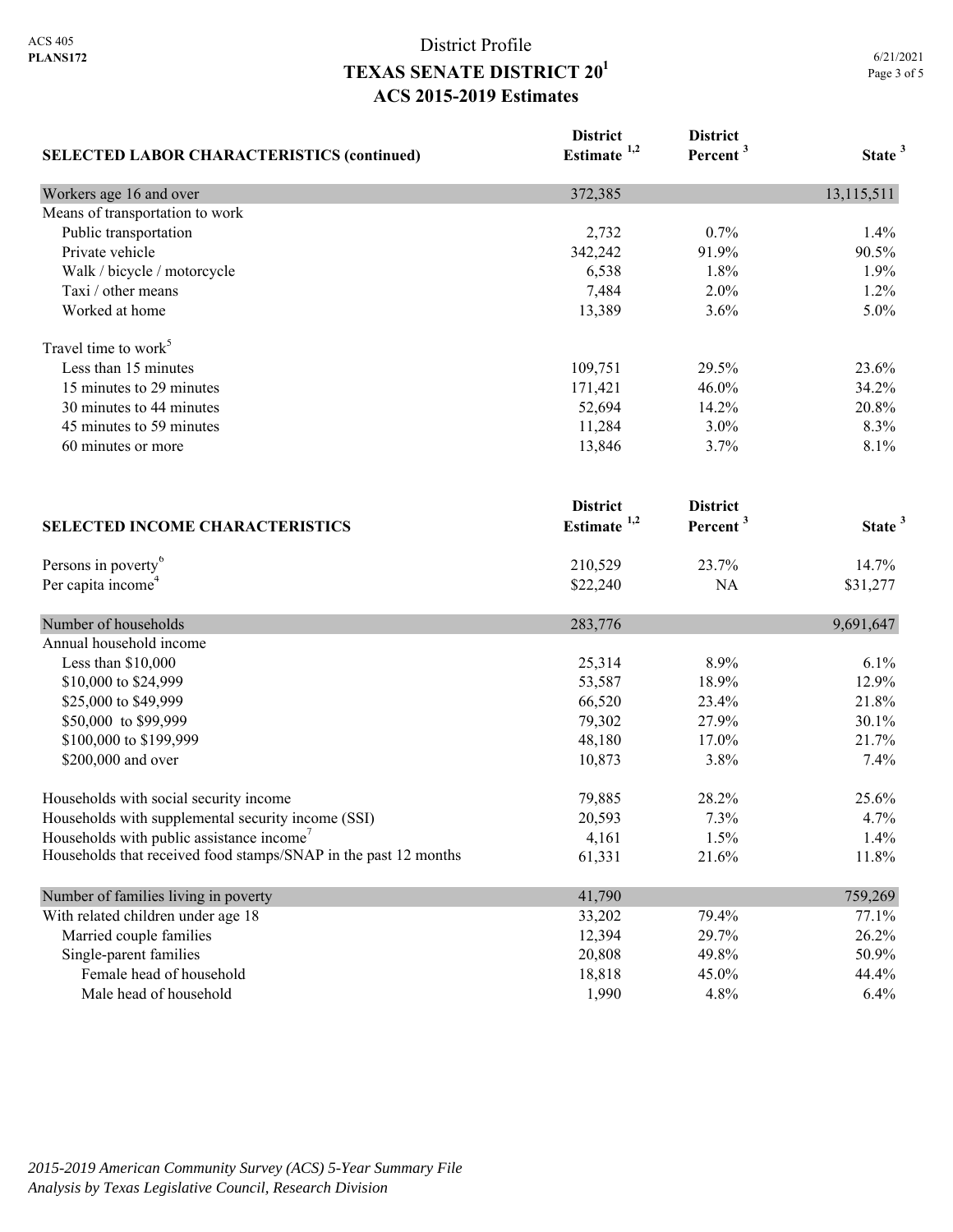**SELECTED HOUSING CHARACTERISTICS**

### District Profile **TEXAS SENATE DISTRICT 201 ACS 2015-2019 Estimates**

**District Estimate 1,2**  **District** 

**Percent <sup>3</sup> State <sup>3</sup>**

Number of housing units 323,977 10,937,026 Age of housing Built in 2010 or later 10.4% 10.4% 10.4% 10.4% 10.4% 10.4% 10.4% 10.4% 10.4% 10.4% 10.5 mm Built between 2000 and 2009 19.3% 19.3% 19.3% 19.3% 19.3% 19.3% Built between 1990 and 1999 15.2% 16.7% 16.7% 15.2% Built between 1970 and 1989 **96,443** 29.8% 31.4% Built before 1970 23.7% 23.7% 23.7% Occupancy status Owner-occupied 178,379 55.1% 54.9% Renter-occupied 105,397 32.5% 33.7% 33.7% Vacant 11.4% 11.4% 12.4% 12.4% 12.4% 12.4% 12.4% 12.4% 12.4% 12.4% 12.4% 12.4% 12.4% 12.4% 12.4% 12.4% 12.4% 12.5 \ 11.4% 12.5 \ 12.4 \ 12.4 \ 12.4 \ 12.4 \ 12.4 \ 12.4 \ 12.4 \ 12.4 \ 12.4 \ 12.4 \ 12.4 \ 12.4 \ 12.4 \ 12 Median gross rent (contract rent plus estimated utility and fuel cost)<sup>4</sup> \$878 NA \$1,045 Median value of owner-occupied housing units<sup>4</sup> \$112,600 NA \$172,500 Number of owner-occupied housing units 178,379 6,004,802 Value of owner-occupied housing Less than \$50,000 25,865 14.5% 8.9% \$50,000 to \$99,999 52,967 29.7% 16.5% \$100,000 to \$199,999 64,972 36.4% 32.2% 32.2% \$200,000 to \$499,999 30,311 17.0% 34.8% \$500,000 and above 4,264 2.4% 7.6% Selected monthly owner costs as a percentage of household income<sup>8</sup> 35 percent or more 30,210 16.9% 15.3% 20 to 34.9 percent 24.9% 24.9% 24.9% 24.9% 24.9% 25.6% 24.9% 25.6% 24.9% 26.9% 26.9% 26.9% 26.9% 26.9% 26.9% 26 Less than 20 percent 59.0% 59.0% 59.0% 59.0% 59.0% 59.0% 59.0% Vehicles available in owner-occupied housing units No vehicle  $6,092$   $3.4\%$   $2.1\%$  One or more vehicles 172,287 96.6% 97.9% Number of renter-occupied housing units 105,397 3,686,845 Gross rent<sup>9</sup> Less than \$500 12,262 11.6% 6.2% \$500 to \$749 22,602 21.4% 22,602 21.4% 13.4%  $$750 \text{ to } $999$  24.2% 24.2% \$1,000 to \$1,249 17,980 17.1% 20.7% \$1,250 and above 18,747 17.8% 30.5% Gross rent as a percentage of household income<sup>8</sup> 35 percent or more 35.9% 35.9% 35.9% 20 to 34.9 percent 30,763 29.2% 32.1% Less than 20 percent 24.989 23.7% 24.9% Vehicles available in renter-occupied housing units No vehicle 12,936 12.3% 10.5% 10.5% One or more vehicles 89.5% 89.5%